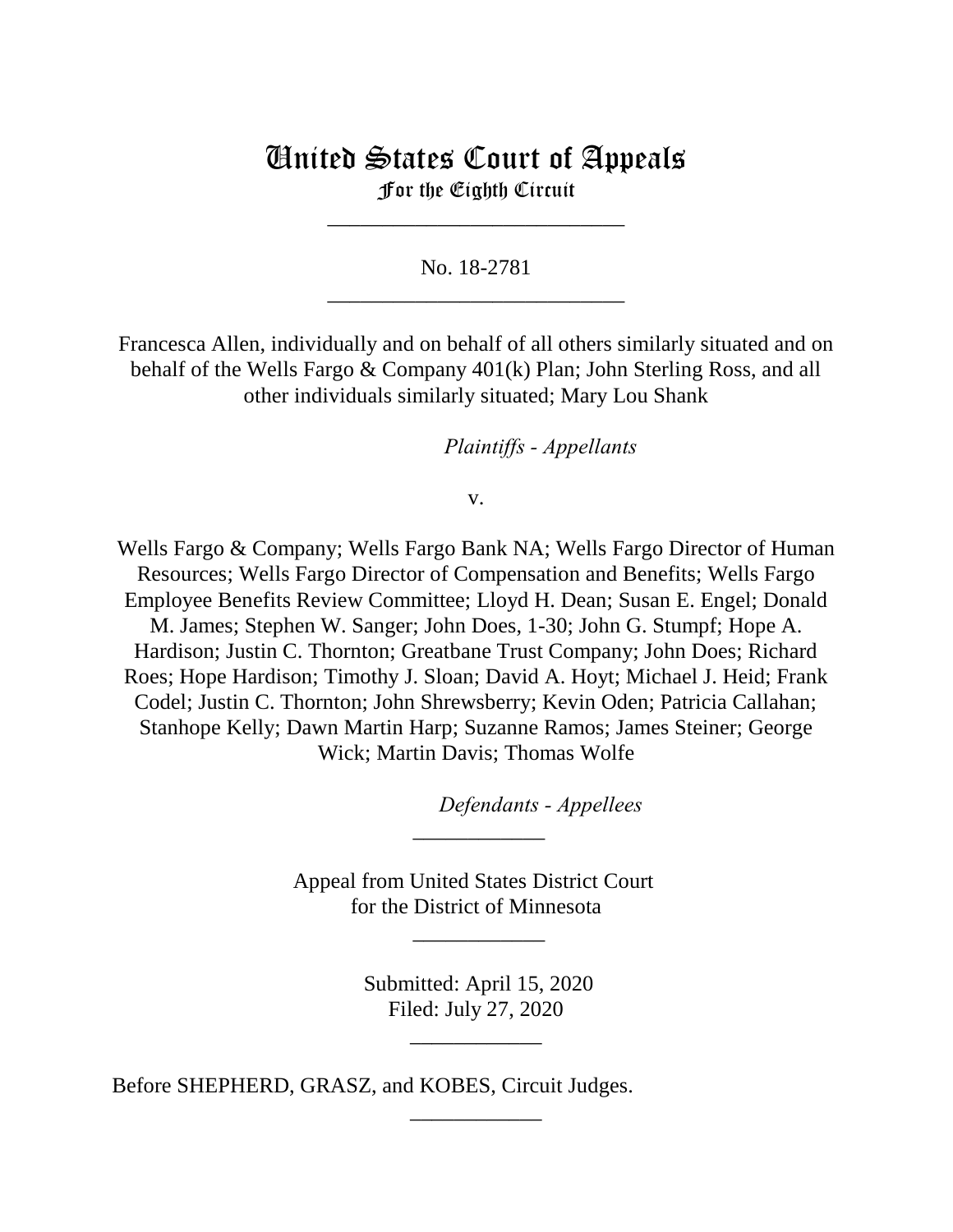SHEPHERD, Circuit Judge.

Appellants Francesca Allen, John Sterling Ross, and Mary Lou Shank appeal the district court<sup>1</sup> order dismissing their second amended complaint brought pursuant to sections 409 and 502 of the Employee Retirement Income Security Act (ERISA), 29 U.S.C. §§ 1109 and 1132, against Appellees Wells Fargo & Company (Wells Fargo) and fiduciaries of Wells Fargo's 401(k) plan. Having jurisdiction pursuant to 28 U.S.C. § 1291, we affirm.

I.

We recite the facts as alleged in the second amended complaint, viewing them in the light most favorable to Appellants. Davenport v. Farmers Ins. Grp., 378 F.3d 839, 841 (8th Cir. 2004).

#### A.

Wells Fargo sponsors a 401(k) plan (the Plan) that allows its employees to save for retirement by investing a portion of their compensation in one or more investment funds. The Plan is a "defined contribution" benefit plan and is tax qualified under the Internal Revenue Code as both an employee stock ownership plan (ESOP) and a 401(k)-qualified cash or deferred arrangement. Eligible employees participate in the Plan by contributing a percentage of their compensation to the Plan, and Wells Fargo matches employee contributions up to a specified percentage.

Plan participants may invest their contributions in any of the investment funds offered by the Plan. Among those investment fund options are the Wells Fargo ESOP Fund and the Wells Fargo Non-ESOP Fund (together, the Wells Fargo Stock Funds),

<sup>&</sup>lt;sup>1</sup>The Honorable Patrick J. Schiltz, United States District Judge for the District of Minnesota.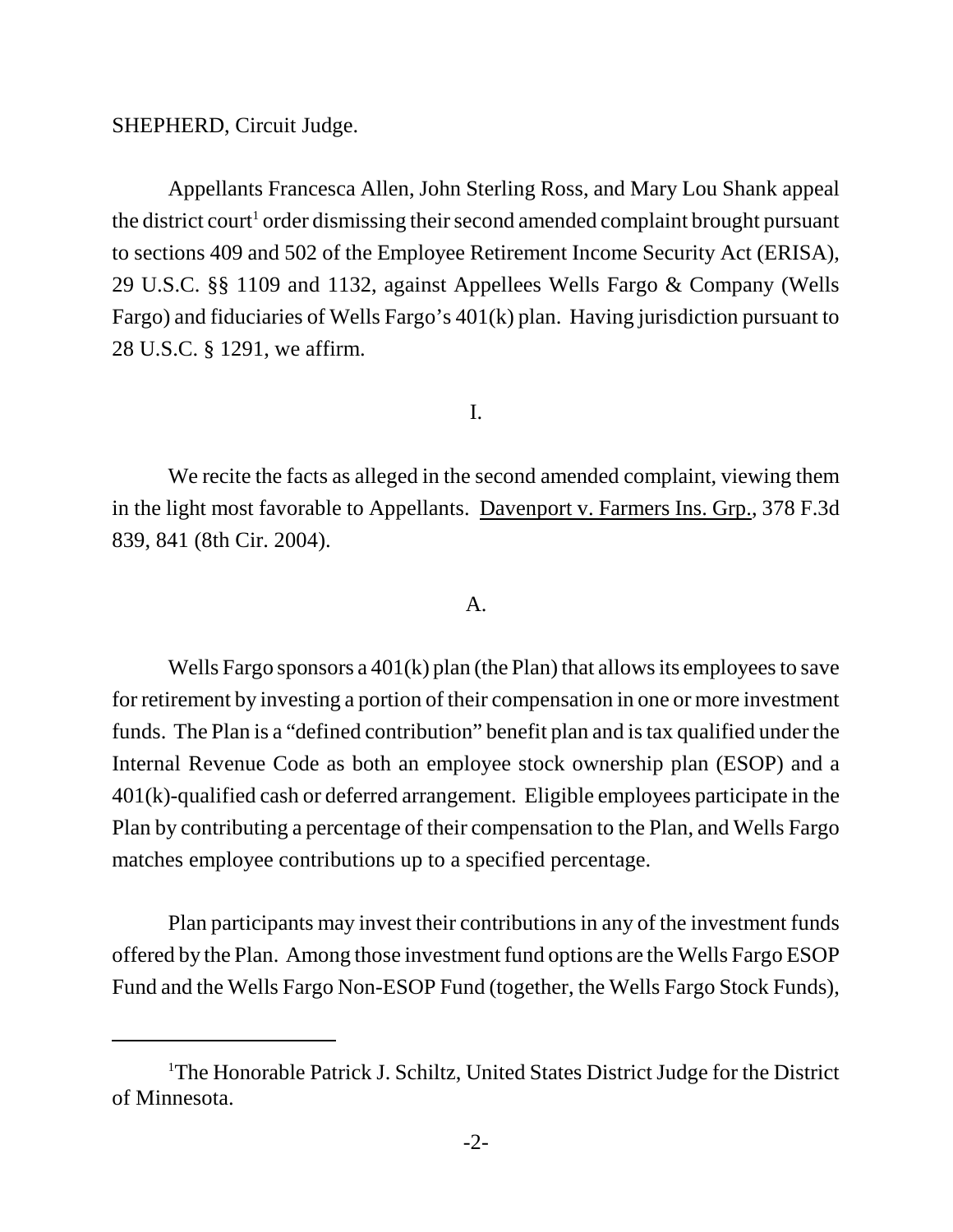both of which invest primarily in Wells Fargo stock. In addition, all employer matching contributions are automatically invested in the Wells Fargo Stock Funds. Accordingly, at any given time, a large portion of the Plan's assets is invested in Wells Fargo stock.

#### B.

This appeal arises out of the unauthorized-accounts scandal at Wells Fargo. As early as 2004, Wells Fargo, at its senior management's direction, engaged in a practice of imposing unreasonably high sales quotas on its branch employees and then threatening those employees with termination if they failed to meet those unrealistic quotas. Through this aggressive sales program, Wells Fargo pressured and induced thousands of its employees to engage in widespread unlawful and unethical sales practices, including using confidential, personal financial information of Wells Fargo customers to open over 3.5 million unauthorized customer bank accounts and credit cards.

The Wells Fargo fraud was not disclosed to the public until September 8, 2016, when federal banking regulators announced that Wells Fargo had been fined \$185 million. The initial public disclosure of the fraud caused the market value of Wells Fargo's stock to drop drastically—with Wells Fargo losing more than \$18 billion in market capitalization between the close of market on September 7, 2016 and September 15, 2016—and Plan participants consequently suffered significant losses.

Following the public disclosure of the fraud, Appellants—former and current employees of Wells Fargo and participants in the Plan—brought an action on behalf of themselves, the Plan, and all persons who were participants of the Plan "at any time between January 1, 2014 through September 15, 2016 . . . and whose Plan accounts suffered losses . . . through investments in Wells Fargo" Stock Funds. In their first amended complaint, Appellants brought claims of breach of the duty of prudence and breach of the duty of loyalty pursuant to sections 409 and 502 of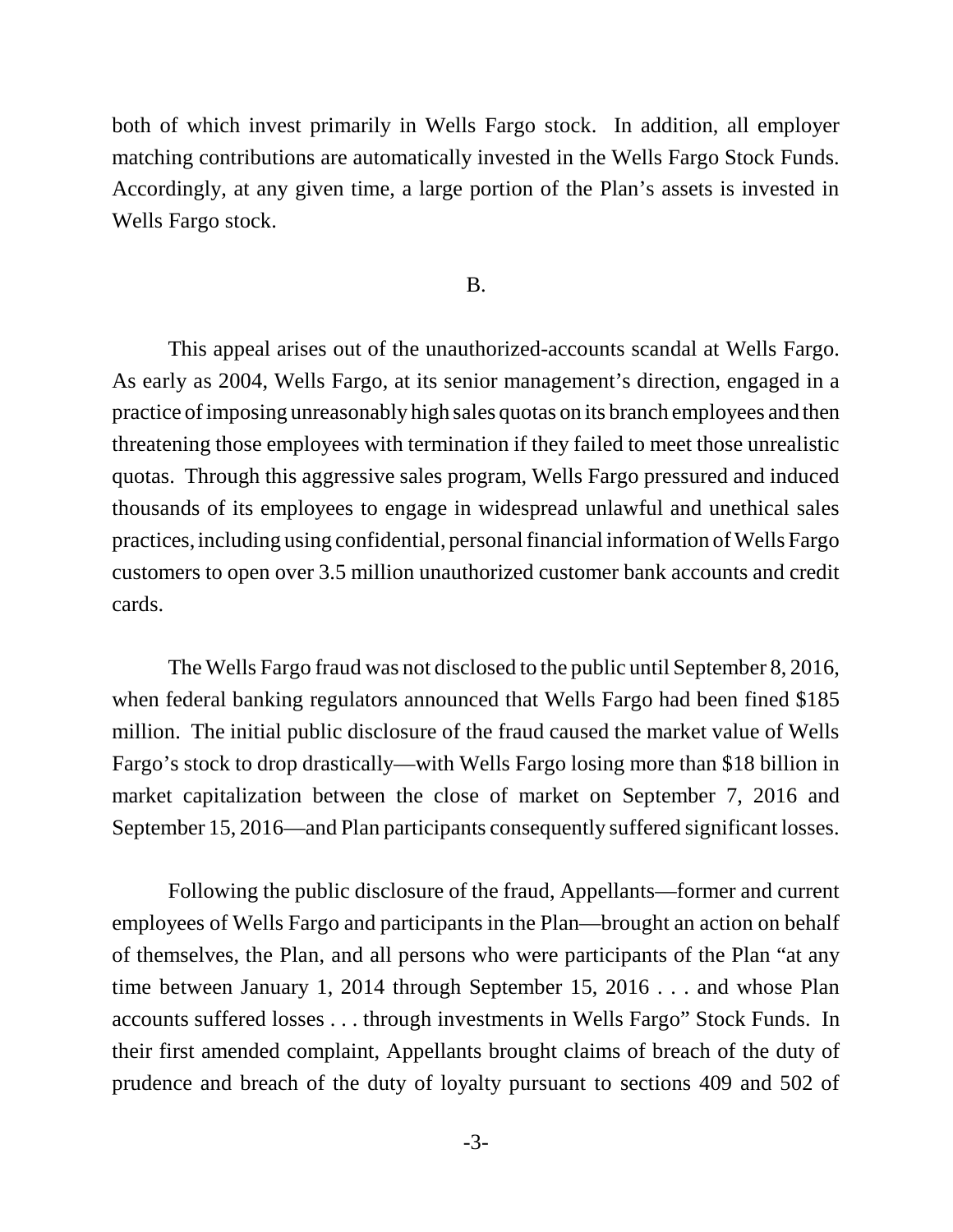ERISA, as well as derivative claims of co-fiduciary liability and breach of the duty to monitor fiduciaries. Specifically, they alleged Appellees knew as early as 2005 that Wells Fargo's incentive structure was inducing the company's employees to engage in widespread and ongoing unethical and unlawful sales practices, and that such practices were artificially inflating the market value of Wells Fargo's stock. Appellants also alleged that Appellees knew as early as 2013 that a government regulator was investigating Wells Fargo's possible misconduct and, thus, Appellees knew or should have known that public disclosure of the fraud was inevitable. Appellants alleged that, by failing to take corrective measures to protect the Plan participants, such as publicly disclosing Wells Fargo's unethical sales practices prior to September 2016, freezing investment in the Wells Fargo Stock Funds, or purchasing a hedging product, Appellees breached their duties of prudence and loyalty under ERISA.

The district court granted Appellees' motion to dismiss the first amended complaint. The court found that Appellants' allegations with respect to their claim of breach of the duty of prudence did not satisfy the pleading requirements under Fifth Third Bancorp v. Dudenhoeffer, 573 U.S. 409 (2014), because Appellants failed to plausibly allege that a prudent fiduciary in Appellees' position could not have concluded that Appellants' proposed alternative actions would do more harm than good to the Wells Fargo Stock Funds. Thus, the court dismissed that claim with prejudice. The court also found that Appellants had not pled a freestanding claim of breach of the duty of loyalty and dismissed that claim without prejudice.

Appellants then filed a second amended complaint, alleging that Appellees breached their duty of loyalty by failing to disclose the unethical sales practices, freeze investment in the Wells Fargo Stock Funds, or avoid conflicts of interest.<sup>2</sup> Appellees moved to dismiss, arguing that the court should apply the Dudenhoeffer

<sup>&</sup>lt;sup>2</sup>Appellants also re-plead their claim of breach of the duty of prudence and their derivative claims.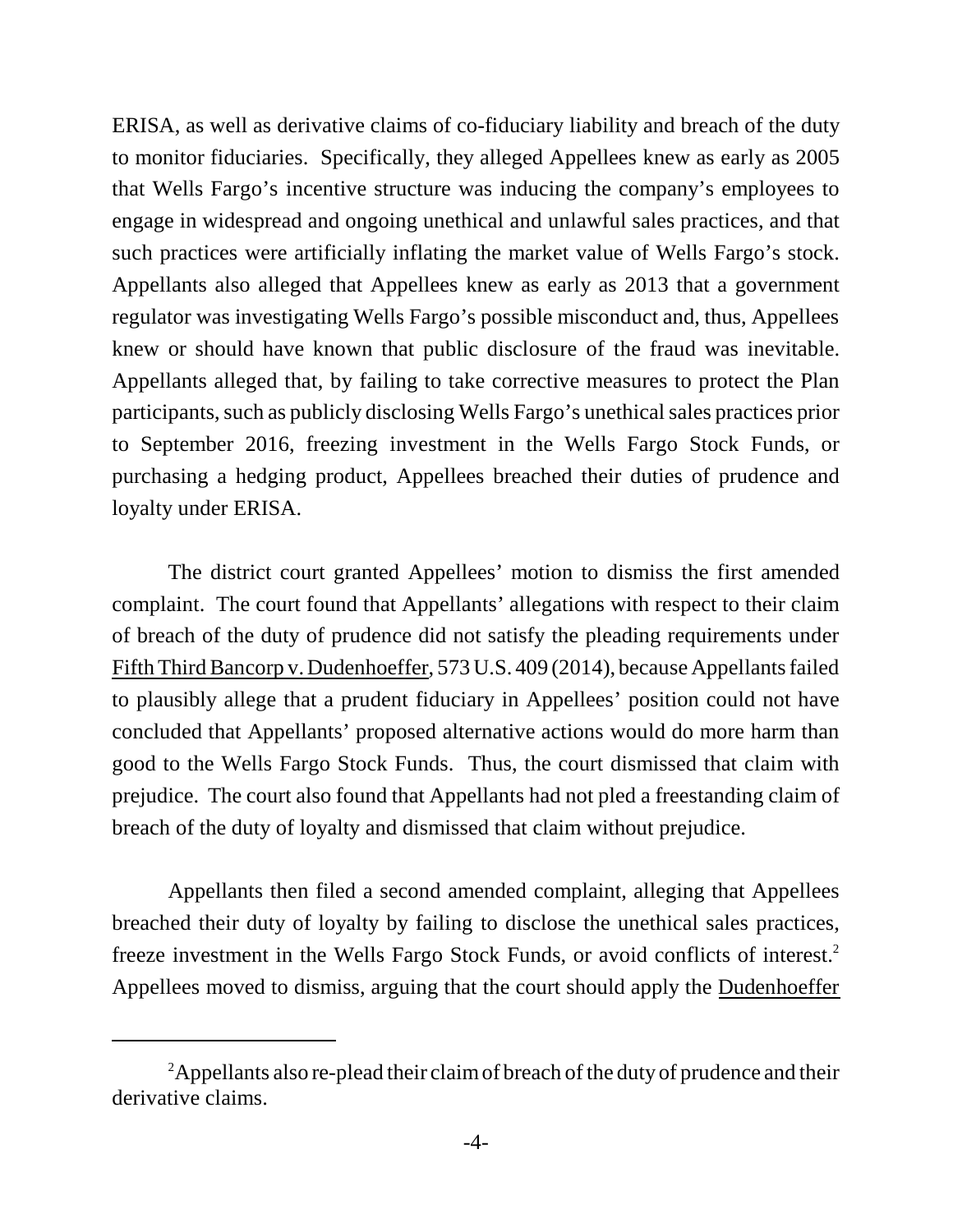pleading standard not only to the claim of breach of the duty of prudence, but also to the claim of breach of the duty of loyalty. They argued that, under that standard, the court should dismiss Appellants' claim of breach of the duty of loyalty for the same reasons it dismissed their claim of breach of the duty of prudence. Further, they argued that, even if the Dudenhoeffer pleading standard does not apply to the claim of breach of the duty of loyalty, the court should nonetheless dismiss that claim.

The district court granted the motion to dismiss the second amended complaint, finding that, although Dudenhoeffer does not apply to a claim of breach of the duty of loyalty, Appellants' allegations are nonetheless insufficient to plausibly plead that Appellees breached their duty of loyalty. Further, the court found that, because Appellants fail to plausibly allege that Appellees breached their fiduciary duties under ERISA, their derivative claims also fail. This appeal follows.

#### II.

Appellants challenge the district court's grant of Appellees' motion to dismiss the second amended complaint pursuant to Fed. R. Civ. P. 12(b)(6). Specifically, they argue that the district court erred in finding that Appellants fail to plausibly allege claims of breach of the duty of prudence and of breach of the duty of loyalty under ERISA. We review de novo a district court's grant of a motion to dismiss for failure to state a claim, assuming all factual allegations as true and construing all reasonable inferences in the light most favorable to Appellants, the nonmoving party. Usenko v. MEMC LLC, 926 F.3d 468, 472 (8th Cir. 2019).

#### A.

ERISA imposes a duty of prudence on plan fiduciaries, including ESOP fiduciaries, which requires that they manage their plans with "care, skill, prudence, and diligence[.]" 29 U.S.C. § 1104(a)(1)(B); see Dudenhoeffer, 573 U.S. at 411-12. But when ESOP fiduciaries are alleged to have inside information that a stock is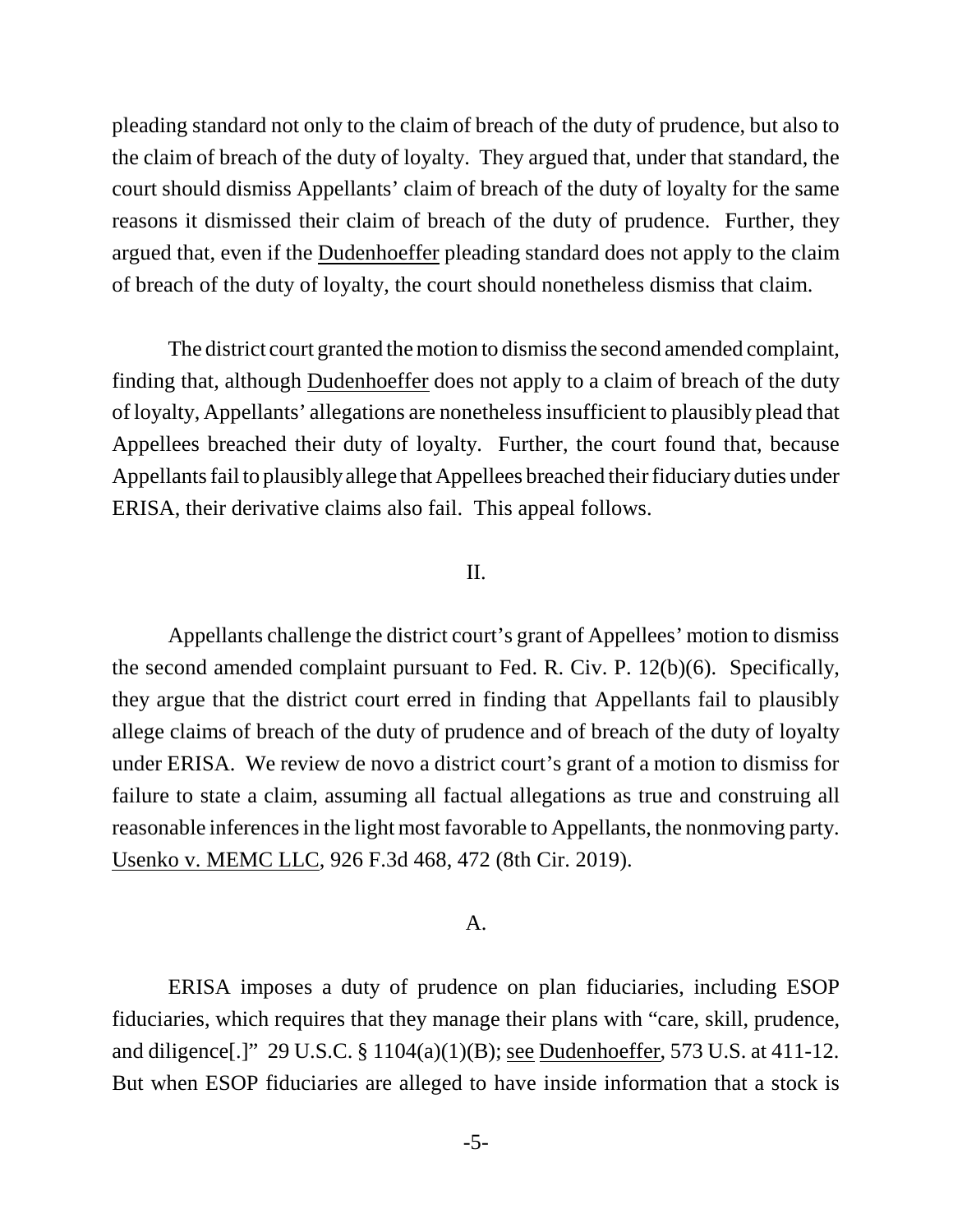overpriced, they confront a unique conflict between securities laws and their duty of prudence. See Amgen Inc. v. Harris, 136 S. Ct. 758, 759 (2016) (per curiam). Thus, the Supreme Court has established a demanding pleading standard for situations in which inside information forms the basis of an imprudence claim:

To state a claim for breach of the duty of prudence on the basis of inside information, a plaintiff must plausibly allege an alternative action that the defendant could have taken that would have been consistent with the securities laws and that a prudent fiduciary in the same circumstances would not have viewed as more likely to harm the fund than to help it.

Dudenhoeffer, 573 U.S. at 428. Three considerations "inform the requisite analysis." Id. First, in deciding whether a complaint states a claim, courts must bear in mind that ERISA's duty of prudence cannot require the ESOP fiduciary to perform an action that would violate securities laws. Id. Second, "courts should consider the extent to which an ERISA-based obligation . . . could conflict with the complex insider trading and corporate disclosure requirements imposed by the federal securities laws or with the objectives of those laws." Id. at 429.

Third, lower courts faced with such claims should also consider whether the complaint has plausibly alleged that a prudent fiduciary in the defendant's position *could not* have concluded that [the alternative action] . . . would do more harm than good to the fund by causing a drop in the stock price and a concomitant drop in the value of the stock already held by the fund.

Id. at 429-30 (emphasis added). In Amgen, the Supreme Court reaffirmed that a complaint must "'plausibly allege[]' that a prudent fiduciary in the same position 'could not have concluded' that the alternative action 'would do more harm than good.'" 136 S. Ct. at 760 (quoting Dudenhoeffer, 573 U.S. at 429-30) (finding the Ninth Circuit failed to properly evaluate complaint because it failed to assess whether complaint plausibly alleged that a prudent fiduciary in same position could not have concluded that alternative action would do more harm than good). Determining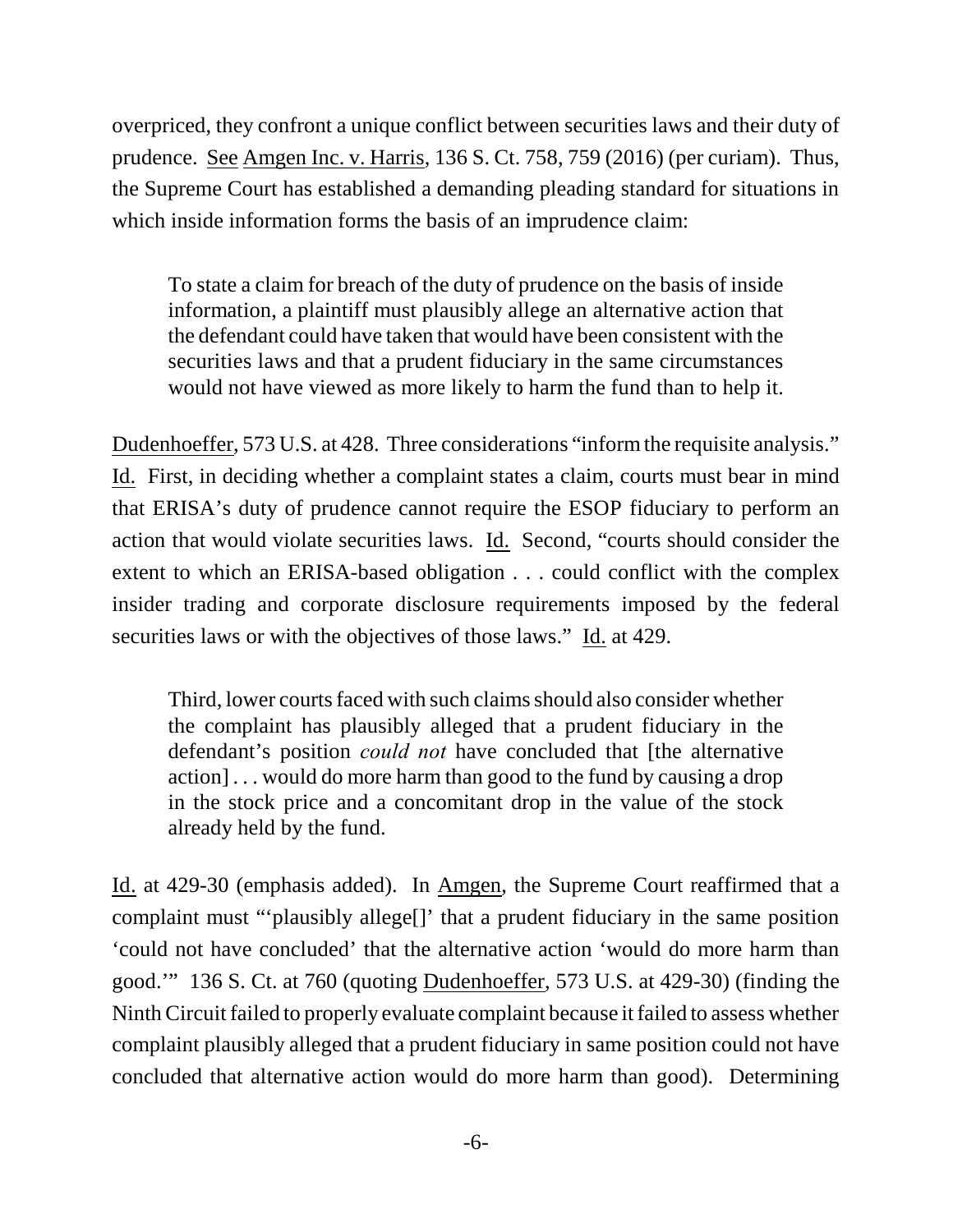whether a plaintiff has met this pleading standard is a fact-based inquiry that "focuses on the information available to the fiduciary at the time of the relevant investment decision." Usenko, 926 F.3d at 473.

On appeal, Appellants limit their argument to two proposed alternative actions: public disclosure of the unethical sales practices, and freezing purchases in the Wells Fargo Stock Funds. Because Appellees could not have implemented a purchase freeze without also disclosing Wells Fargo's unethical sales practices, we focus our analysis on the public-disclosure alternative. See Saumer v. Cliffs Natural Res. Inc., 853 F.3d 855, 864-65 (6th Cir. 2017) (noting that implementing a purchase freeze without explanation might be even worse than just disclosing the negative information because it signals to the market that something may be deeply wrong inside the company without giving the market enough information to gauge the stock's true value).

Most circuit courts to consider an imprudence claim based on inside information post-Dudenhoeffer have rejected the argument that public disclosure of negative information is a plausible alternative, finding that a prudent fiduciary could readily conclude that disclosure would do more harm than good "by causing a drop in the stock price and a concomitant drop in the value of the stock already held by the fund." Singh v. RadioShack Corp., 882 F.3d 137, 149 (5th Cir. 2018) (per curiam) (quoting Dudenhoeffer, 573 U.S. at 430); see Saumer, 853 F.3d at 864 (finding that the "fiduciaries could have concluded that divulging inside information . . . would have collapsed Cliffs's stock price, hurting participants already invested in the ESOP"); Whitley v. BP, P.L.C., 838 F.3d 523, 529 (5th Cir. 2016) (finding "that a prudent fiduciary could very easily conclude that [disclosure of such information] *would* do more harm than good").

Appellants argue that the present case is distinguishable, however, because they allege Appellees knew or should have known that public disclosure of the fraud was inevitable and that, based on general economic principles, the longer the fraud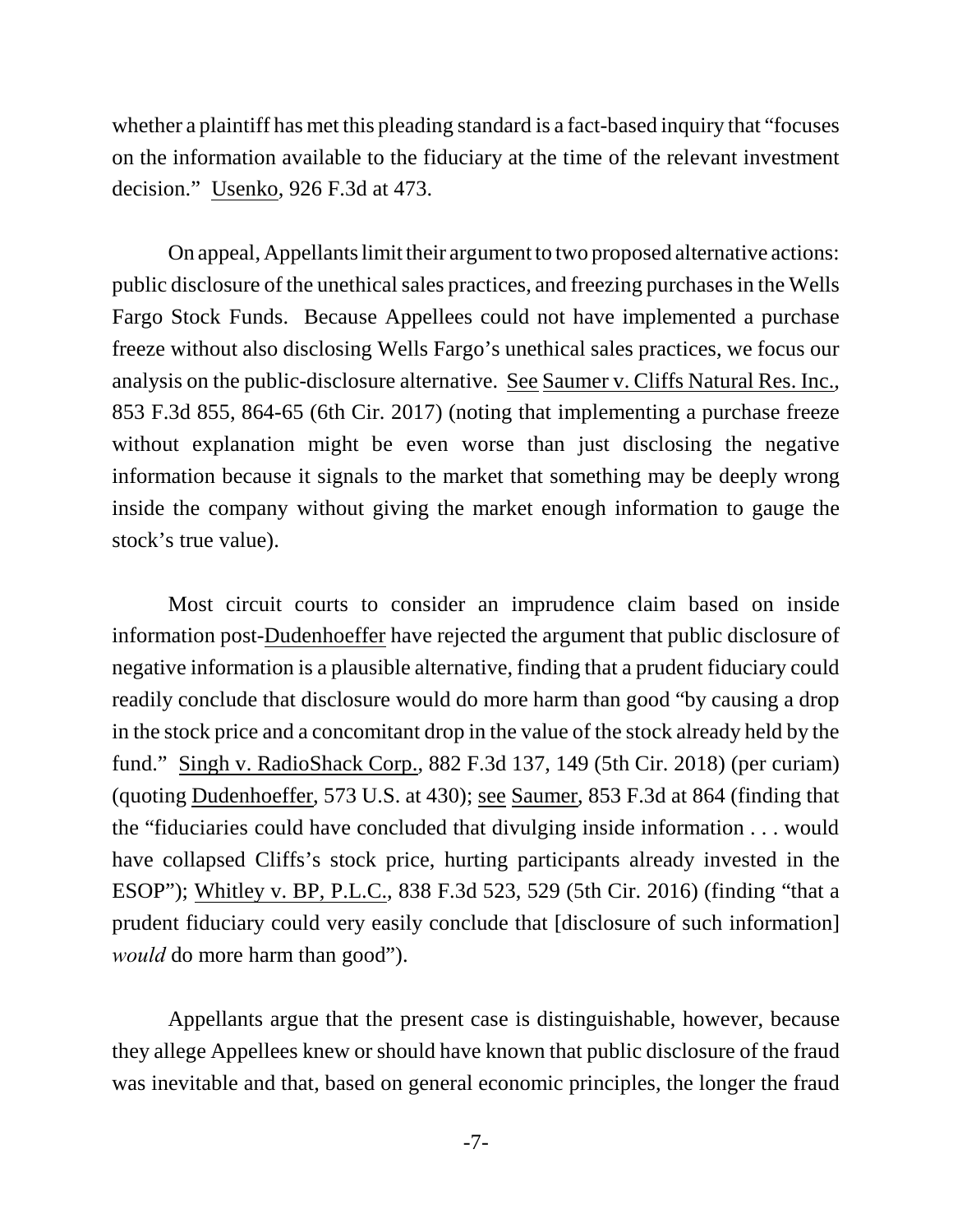is concealed, the greater the harm to the company's reputation and stock price. In Martone v. Robb, the Fifth Circuit considered allegations and arguments similar to those presented by Appellants. 902 F.3d 519 (5th Cir. 2018). Specifically, the Martone plaintiff argued that a prudent fiduciary in the defendants' position could not conclude that earlier disclosure of the fraud would do more harm than good because it is a "widely-known and generally-applicable" economic principle that "the longer the fraud persists, the harsher the correction tends to be, usually because a prolonged fraud necessarily means that long-term damage is also done to a fraudster's reputation for trustworthiness." Id. at 526-27 (internal quotation marks omitted). In rejecting this argument, the Fifth Circuit reasoned that if such a principle were as widely known and generally applicable as the plaintiff suggested, then it would apply in virtually every fraud case. But, the court explained, such a principle cannot apply in virtually every fraud case because, in Whitley, the Fifth Circuit had already found that a prudent fiduciary could easily conclude that taking an action that might expose fraudulent conduct would do more harm than good. Id.; see Whitley, 838 F.3d at 529. Accordingly, the court found that the plaintiff failed to plausibly allege that a prudent fiduciary in the defendants' position could not conclude that earlier disclosure of negative information would do more harm than good to the fund.

Similarly, in Laffen v. Hewlett-Packard Co., the Ninth Circuit rejected the plaintiff's proposed alternative action of early disclosure of fraud, finding that a prudent fiduciary in the same circumstances as the defendant could conclude that earlier disclosure, as opposed to later disclosure following a full investigation, would do more harm than good. 721 F. App'x 642, 644 (9th Cir. 2018) (per curiam) ("Laffen's proposed alternative faults Defendants-Appellees for first investigating the whistleblower's allegations before taking action, but a prudent fiduciary must first investigate problems before acting.").

The sole instance in which a circuit court has found that a plaintiff plausibly alleged that a prudent fiduciary in the defendant's position could not conclude that earlier disclosure of fraud would do more harm than good is Jander v. Retirement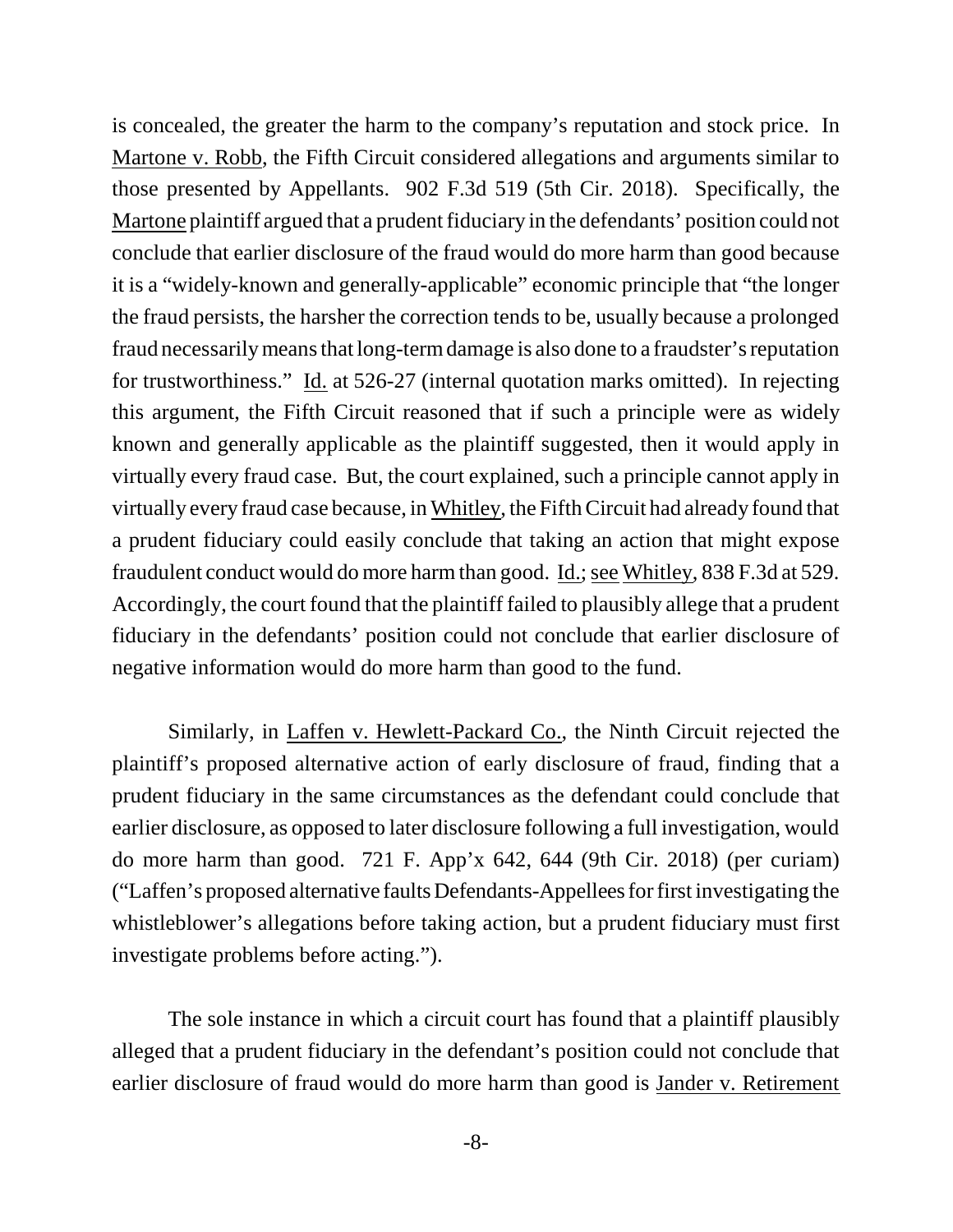Plans Committee of IBM, 910 F.3d 620 (2d Cir. 2018), vacated and remanded, 140 S. Ct. 592, reinstated, 962 F.3d 85 (2d Cir. 2020). In fact, Jander is the only case in which a circuit court has found the Dudenhoeffer pleading standard to be satisfied. In Jander, the Second Circuit found persuasive the plaintiff's allegation that "the eventual disclosure of a prolonged fraud causes reputational damage that increases the longer the fraud goes on," noting that the plaintiff had "cit[ed] economic analyses that show that reputational harm is a common result of fraud and grows the longer the fraud is concealed[.]" Id. at 629 (internal quotation marks omitted). The court also found particularly important the plaintiff's allegation that the defendant knew that disclosure was inevitable because IBM was likely to sell the business and would be unable to hide its overvaluation from the public at that point. Id. The court determined that when the stock drop is inevitable, "it is far more plausible that a prudent fiduciary would prefer to limit the effects of the stock's artificial inflation on the ESOP's beneficiaries through prompt disclosure." Id. at 630.

Turning to the present case, we find that Appellants have failed to plausibly allege that a prudent fiduciary in Appellees' position could not have concluded that earlier disclosure would do more harm than good. Like the Fifth Circuit in Martone, we find Appellants' allegation based on general economic principles—that the longer a fraud is concealed, the greater the harm to the company's reputation and stock price—is too generic to meet the requisite pleading standard. See Martone, 902 F.3d at 526-27. But even considering these general economic principles "as part of the overall picture," as the Second Circuit did in Jander, we reach the same conclusion. See Jander, 910 F.3d at 630. We find particularly important Appellants' allegation that Appellees knew that government regulators were conducting an investigation into Wells Fargo's sales practices since at least 2013 and up until the disclosure in 2016. We find that a prudent fiduciary—even one who knows disclosure is inevitable and that earlier disclosure may ameliorate some harm to the company's stock price and reputation—could readily conclude that it would do more harm than good to disclose information about Wells Fargo's sales practices prior to the completion of the government's investigation. See Laffen, 721 F. App'x at 644. Relatedly, a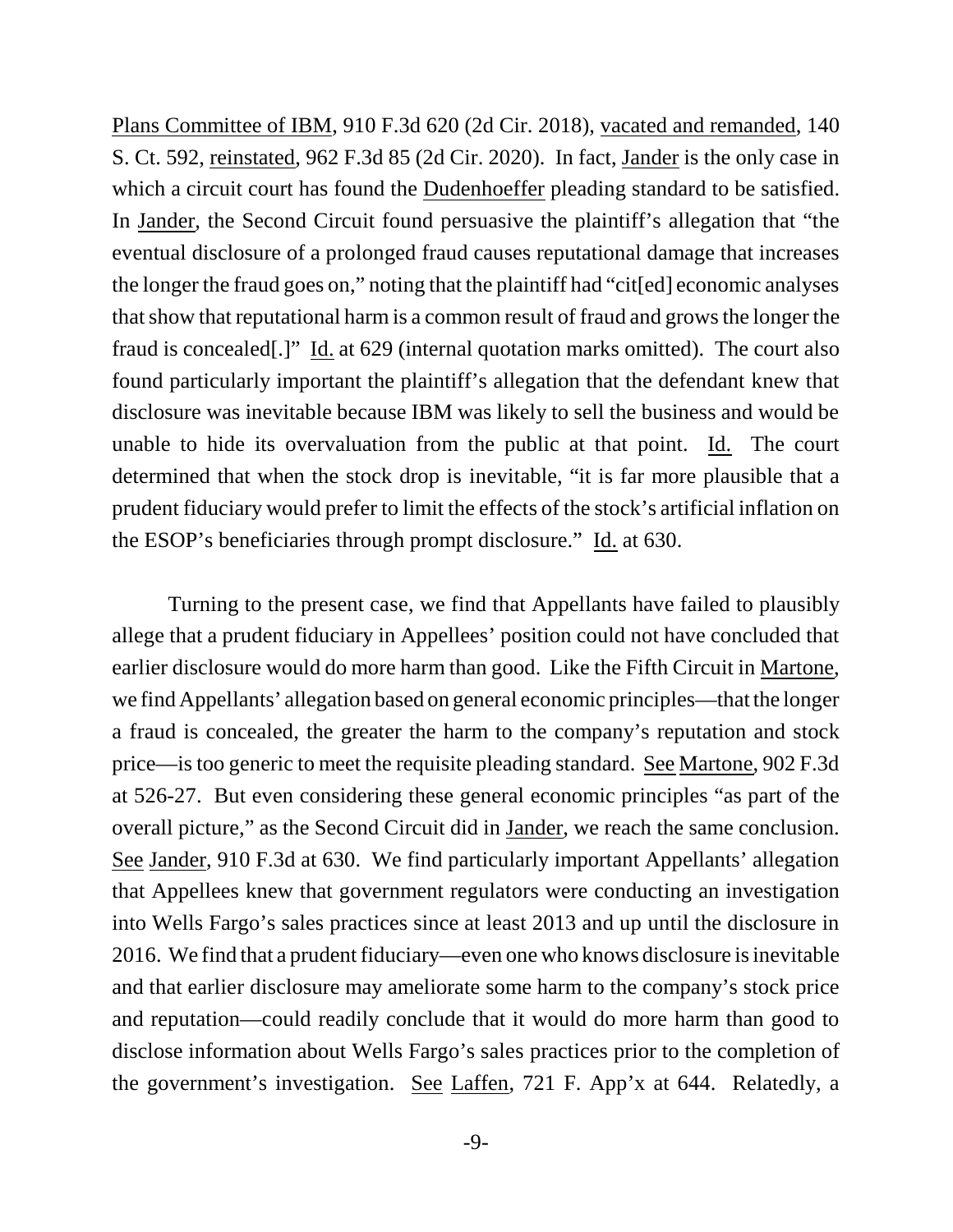prudent fiduciary could conclude that "an unusually-timed disclosure[,]" such as one made by a plan fiduciary prior to the conclusion of an investigation, "risks 'spooking the market,' creating the potential for an outsized stock drop." Martone, 902 F.3d at 527. We conclude that, "[a]lthough earlier disclosure *may* have ameliorated some harm to the Fund, that course of action was not so clearly beneficial that a prudent fiduciary could not conclude that it would be more likely to harm the fund than to help it." Graham v. Fearon, 721 F. App'x 429, 437 (6th Cir. 2018).

Accordingly, we find that the district court did not err in finding that Appellants have failed to plausibly plead that a prudent fiduciary could not have concluded that Appellants' proposed alternative actions would do more harm than good. Thus, Appellants have failed to state a claim of breach of the duty of prudence.

### B.

ERISA also imposes a duty of loyalty on plan fiduciaries. 29 U.S.C. § 1104(a)(1) ("[F]iduciary shall discharge his duties with respect to a plan solely in the interest of the participants[.]"). Because the Dudenhoeffer standard is limited to imprudence claims, **Twombly**<sup>3</sup> and **Iqbal**<sup>4</sup> provide the proper pleading standard for disloyalty claims: Appellants must allege sufficient facts to give rise to a plausible inference that Appellees breached their duty.<sup>5</sup>

 $3$ Bell Atlantic Corp. v. Twombly, 550 U.S. 544 (2007).

<sup>4</sup>Ashcroft v. Iqbal, 555 U.S. 1030 (2008).

 $5$ Appellees argue that the Dudenhoeffer standard should apply to the disloyalty claim because such a claim boils down to failure to disclose inside information. The Supreme Court clearly limited the Dudenhoeffer standard to imprudence claims. However, we agree with the district court that the concerns that the Supreme Court cited in relation to imprudence claims apply with equal force to disloyalty claims. Dudenhoeffer, 573 U.S. at 423 (deeming legitimate the "potential for conflict . . . because ESOP fiduciaries often are company insiders and because suits against insider fiduciaries frequently allege . . . that the fiduciaries were imprudent in failing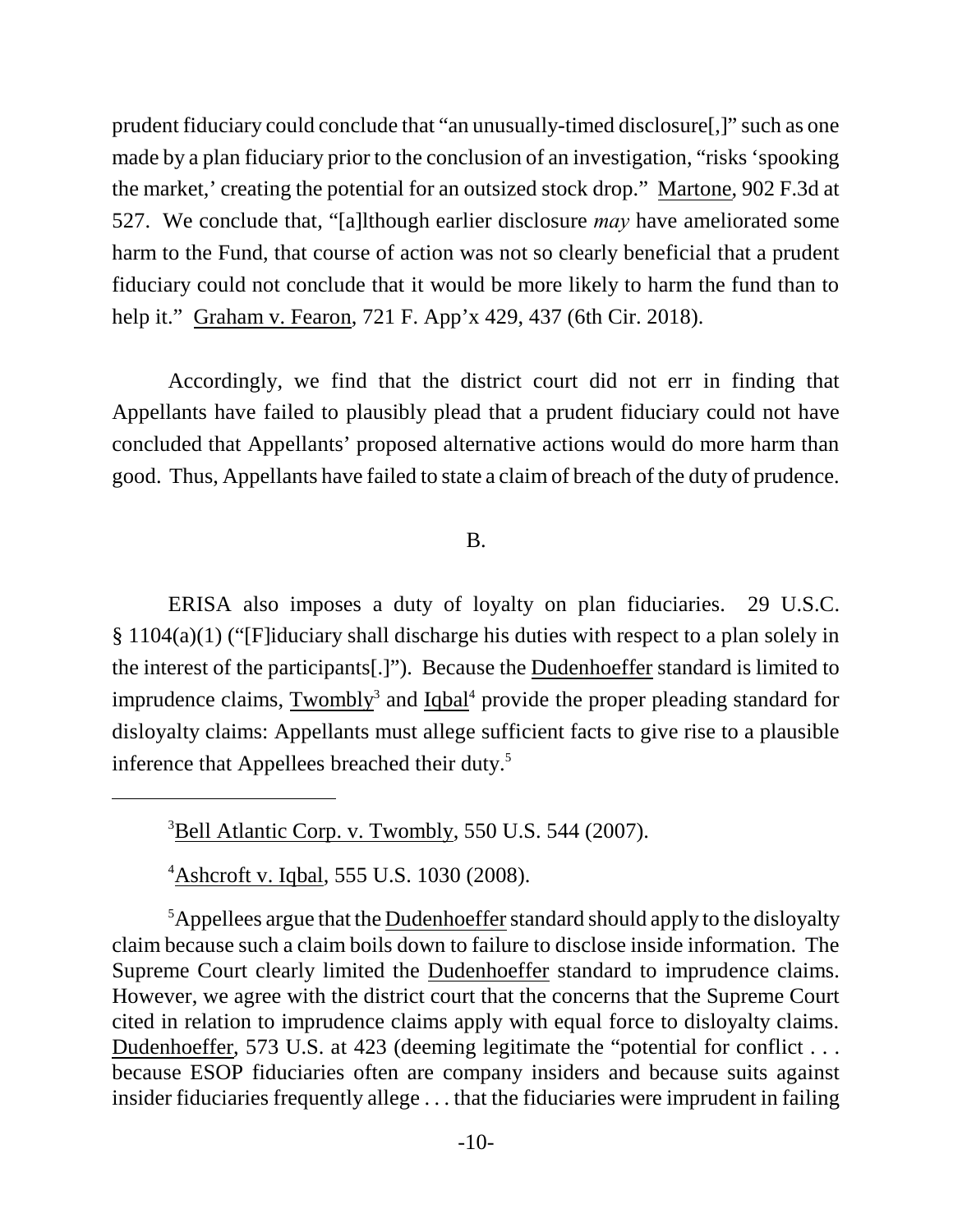Appellants first argue that Appellees breached their duty of loyalty by failing to disclose to Plan participants material information about Wells Fargo's unethical and unlawful sales practices. As support, Appellants cite a number of Eighth Circuit cases for the proposition that the duty of loyalty requires a fiduciary to disclose material information about the company to plan participants where such information could adversely affect a plan participant's interests. However, each of those cases involved information about the plan, not non-public information about the company. See, e.g., Shea v. Esensten, 107 F.3d 625, 628-29 (8th Cir. 1997) (holding fiduciary had a duty to disclose health maintenance organization's financial incentive scheme that discouraged treating doctors from providing essential health care referrals for conditions covered under the plan benefit structure); Braden v. Wal-Mart Stores, Inc., 588 F.3d 585, 598 (8th Cir. 2009) (holding fiduciary had duty to disclose "complete and accurate material information about the Plan funds and the process by which they were selected").

Moreover, other circuit courts have held that the duty of loyalty does not require disclosure of non-public information about the company that might impact the plan participants. See, e.g., Lanfear v. Home Depot, Inc., 679 F.3d 1267, 1284 (11th Cir. 2012) (affirming dismissal of claim of breach of duty of loyalty because "ERISA does not explicitly impose a duty to provide participants with nonpublic information affecting the value of the company's stock"). As the Eleventh Circuit explained, there is good reason for the distinction between plan information and non-public information that may affect stock value: if there were an affirmative duty to disclose non-public information that would impact the stock, such a duty "would improperly transform fiduciaries into investment advisors." Id. at 1285 (citing In re Citigroup ERISA Litig., 662 F.3d 128, 143 (2d Cir. 2011), abrogated by Dudenhoeffer, 573 U.S. at 409). Moreover, such an affirmative duty would circumvent the Dudenhoeffer

to act on inside information they had about the value of the employer's stock"). Accordingly, we find the district court did not err in rigorously applying Twombly and Iqbal to the disloyalty claim.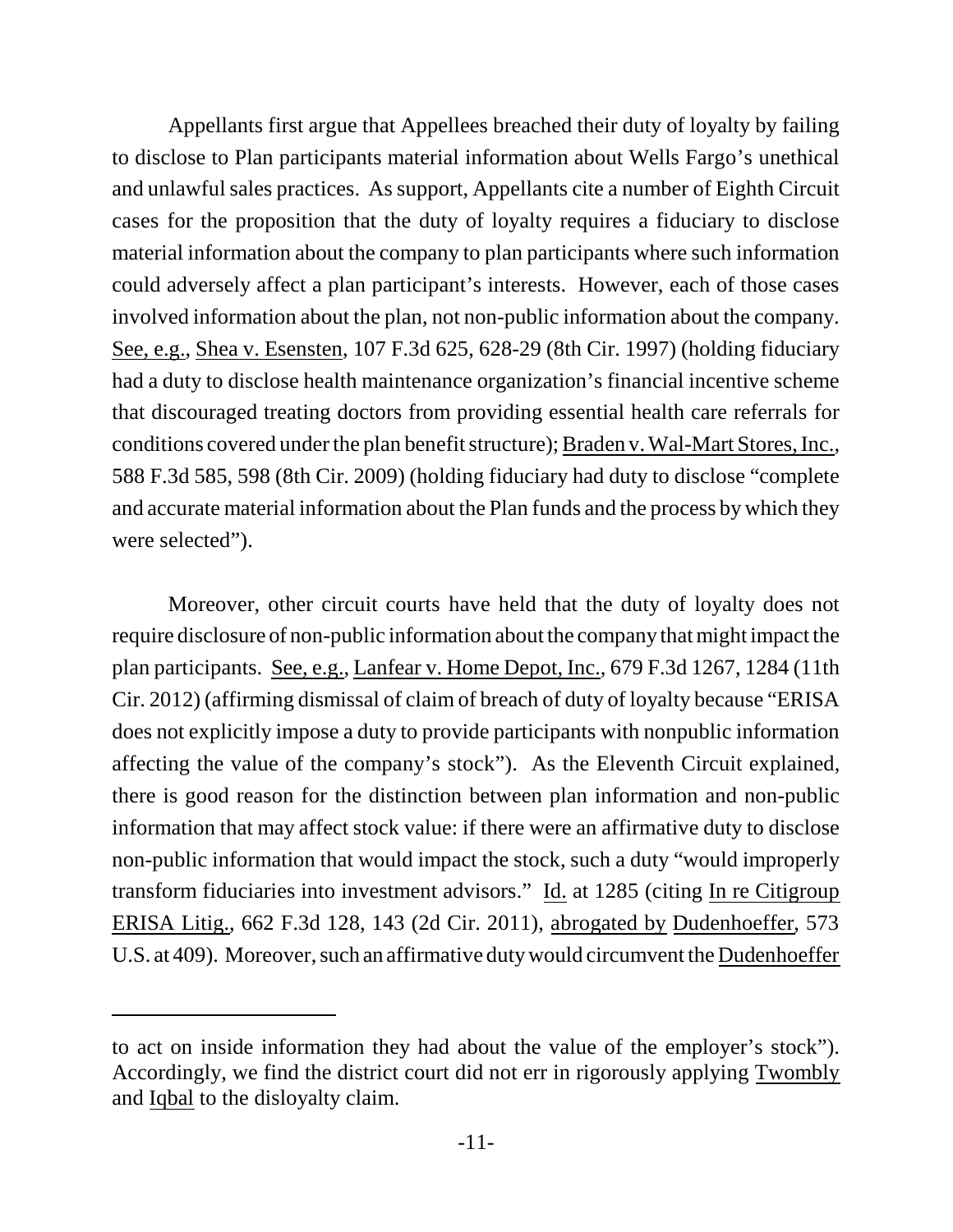standard and render it worthless; there would be no reason to analyze whether a prudent fiduciary could have concluded that disclosure of non-public information would do more harm than good.

Second, Appellants argue that Appellees breached their duty of loyalty due to conflicts of interest. Specifically, Appellants allege that Appellees chose not to disclose the unethical sales practices so as to not jeopardize their own high-ranking positions. But, beyond this conclusory allegation, Appellants fail to allege any specific facts from which a court can infer that Appellees were motivated by disloyal reasons in choosing not to disclose information. Moreover, ERISA permits "[p]ersons who serve as fiduciaries [to] also act in other capacities, even capacities that conflict with the individual's fiduciary duties." Trs. of the Graphic Commc'ns Int'l Union Upper Midwest Local 1M Health & Welfare Plan v. Bjorkedal, 516 F.3d 719, 732 (8th Cir. 2008). Thus, the fact that some fiduciaries also hold high-ranking positions in the company is insufficient to create a plausible inference that Appellees failed to act loyally due to conflicts of interest. See In re Bank of Am. Corp. Sec., Derivative, & ERISA Litig., 756 F. Supp. 2d 330, 355 (S.D.N.Y. 2010) ("[T]he purported conflict would exist for all corporate insiders, who are charged with managing the affairs of the corporation; it would deprive the plans of services of the most knowledgeable individuals."); cf. Singh, 882 F.3d at 150 (finding that "Plaintiffs fail to point to any fact suggesting a conflict of interest other than Defendants' stock ownership" and thus "the complaint fails to allege facts that would give rise to a plausible inference that Defendants' concern about the stock price was self-serving").

Appellants also argue that they have stated a disloyalty claim based on conflicts of interest because they allege that Appellees sold their own Wells Fargo shares at an inflated price. However, as Appellees note, corporate officers and directors sell their stock periodically. See Pugh v. Tribune Co., 521 F.3d 686, 695 (7th Cir. 2008) (noting that "executives sell stock all the time"). We find that the fact that Appellees sold their Wells Fargo shares at an inflated price, without more, is insufficient to give rise to a plausible inference that Appellees breached their duty of loyalty. See Singh,